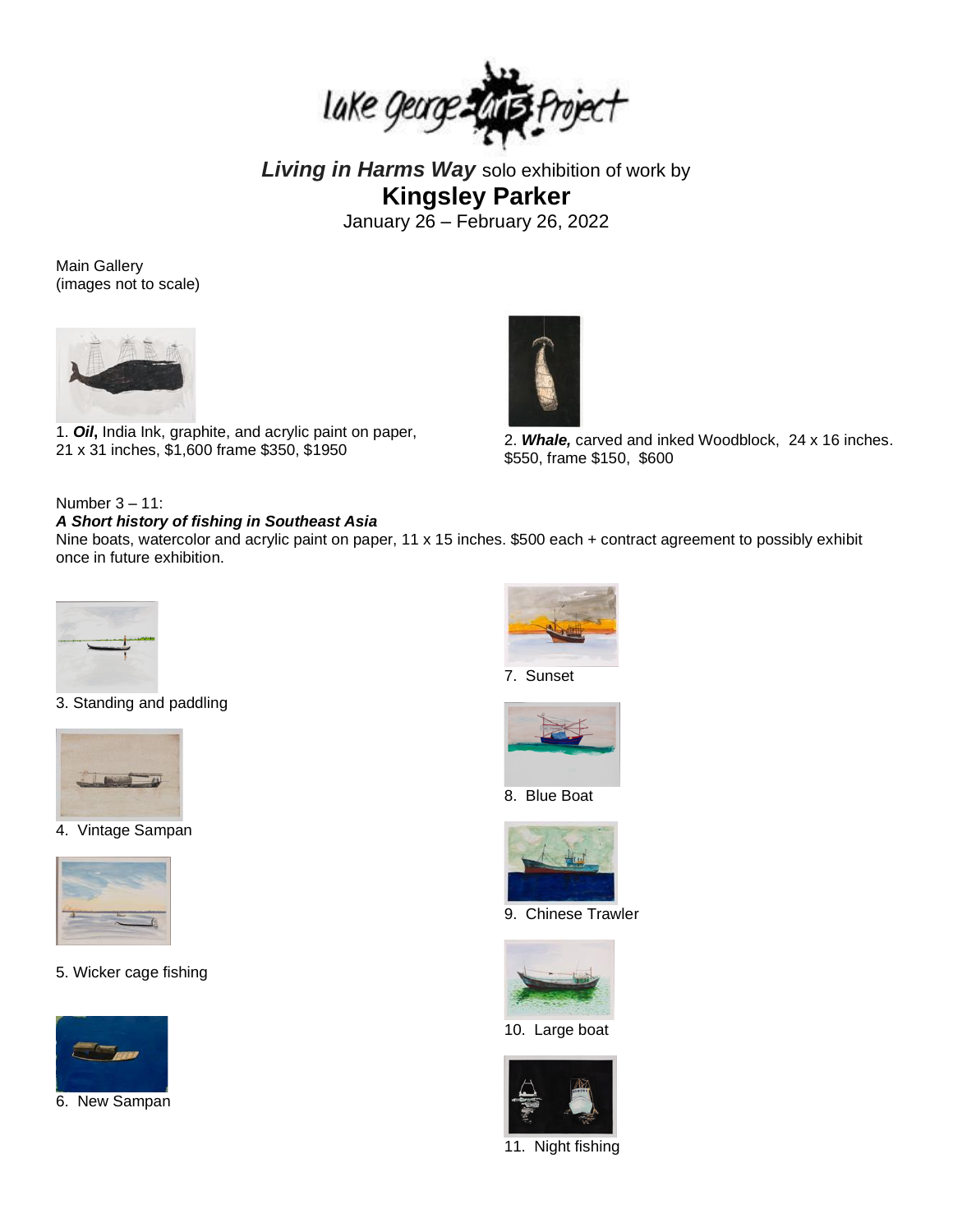

 12. *Scaled-UP-Fishing*, *Apron*: sewn fabric, acrylic paint. *Boots*: sculpture: wire screening, plaster, spray paint, spray rubber, rubber soles \$3,000



13. *Factory Fishing Ship and small Indonesian fishing boat***,** watercolor and acrylic on paper, 12 x 30.5 inches, (POR) \$600



14. *Living in Harms Way*, wood, metal, found wood, fabric, 49 x 14 x 16.5 inches, \$7,000



15. *Pod*, India Ink and watercolor on paper, 31 x 21 inches, \$1,400



16. *Ghost Net*, sculpture: steel, wire, wood, and plastic screening, 33.5 x 78 inches, \$2,400



*4 hulls*, Boat shapes cut out of mahogany and oak slabs and reassembled without glue using steel rods, encaustic paint. \$450 each



21. *Shore Birds*, Found cedar stump, wire, plastic birds, oil paint, painted glass stand or floating shelf 16 x 13 x 12 inches, \$2,000



22. *Fishing Village*, recycled cans, plastic, tin, wood, paint, twigs, 6 x16 x15.5 inches, \$2,800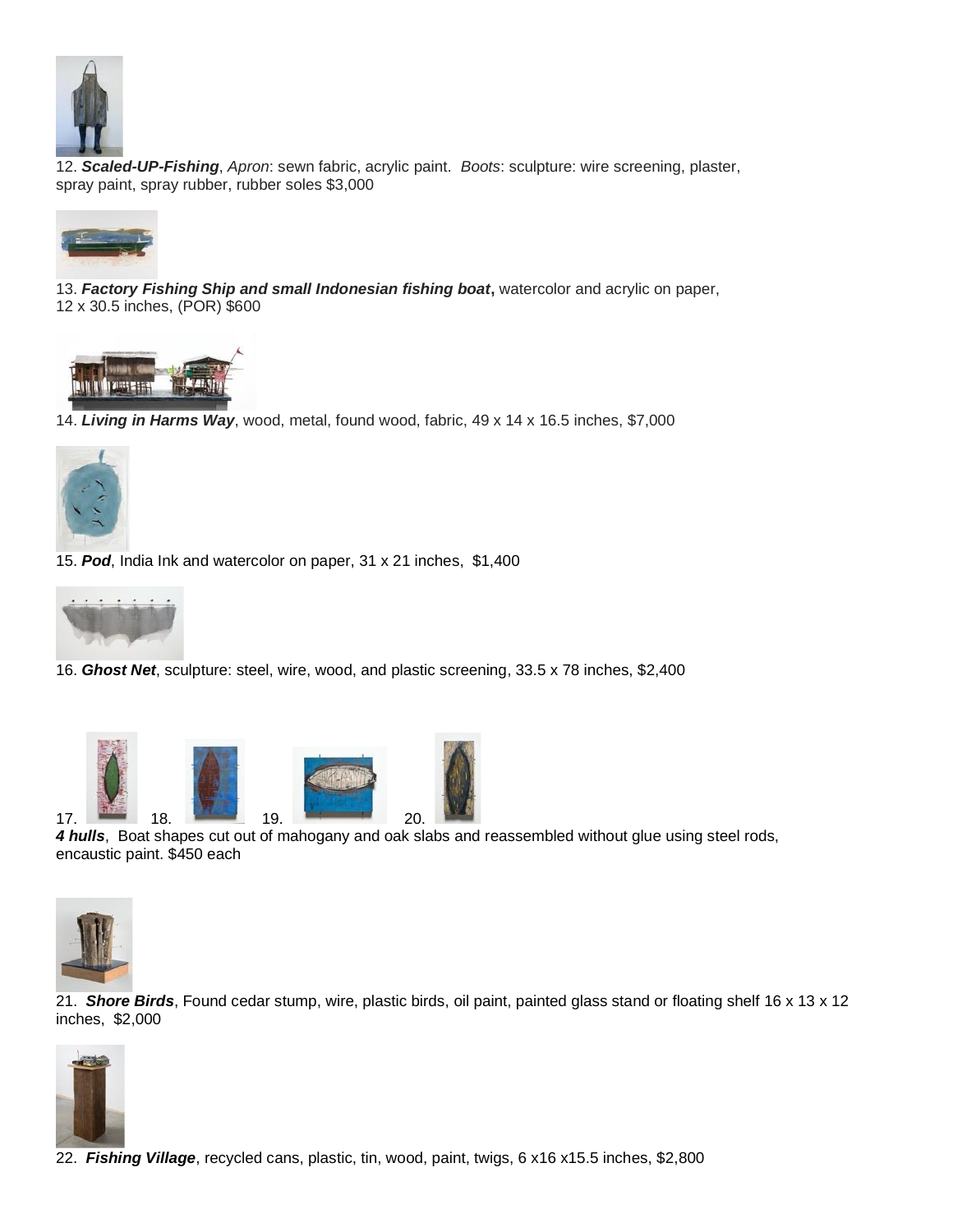

23. *Trust*, Watercolor and India Ink on paper, 31 x 21 inches, \$1,400



24. *Calf***,** India Ink, graphite, and Watercolor on paper, 31 x 21 inches, \$1,400



25.*Red Sky in the Morning,* India Ink, watercolor dye, and pen on paper, 29.75 x 28.25 inches, \$1,600



- 26. *Navigating*, India Ink, watercolor, and graphite on paper, \$1,400
- 27. Monitor on Pedestal: *Green Peace Video: The World's Largest Tuna Fishing Boat, 2008.*  \**Greenpeace granted us permission to include this.*



28. *Nets***,** India Ink on paper, 42 x 30 inches, \$1,500 plus frame \$700, \$2,200



29. *Fishing Boat with Net*, mixed media, \$1,700



30. *Fishing boat with Orange Net*, mixed media, \$1,500



31. *Large Boat with Net*, mixed media, \$1,700